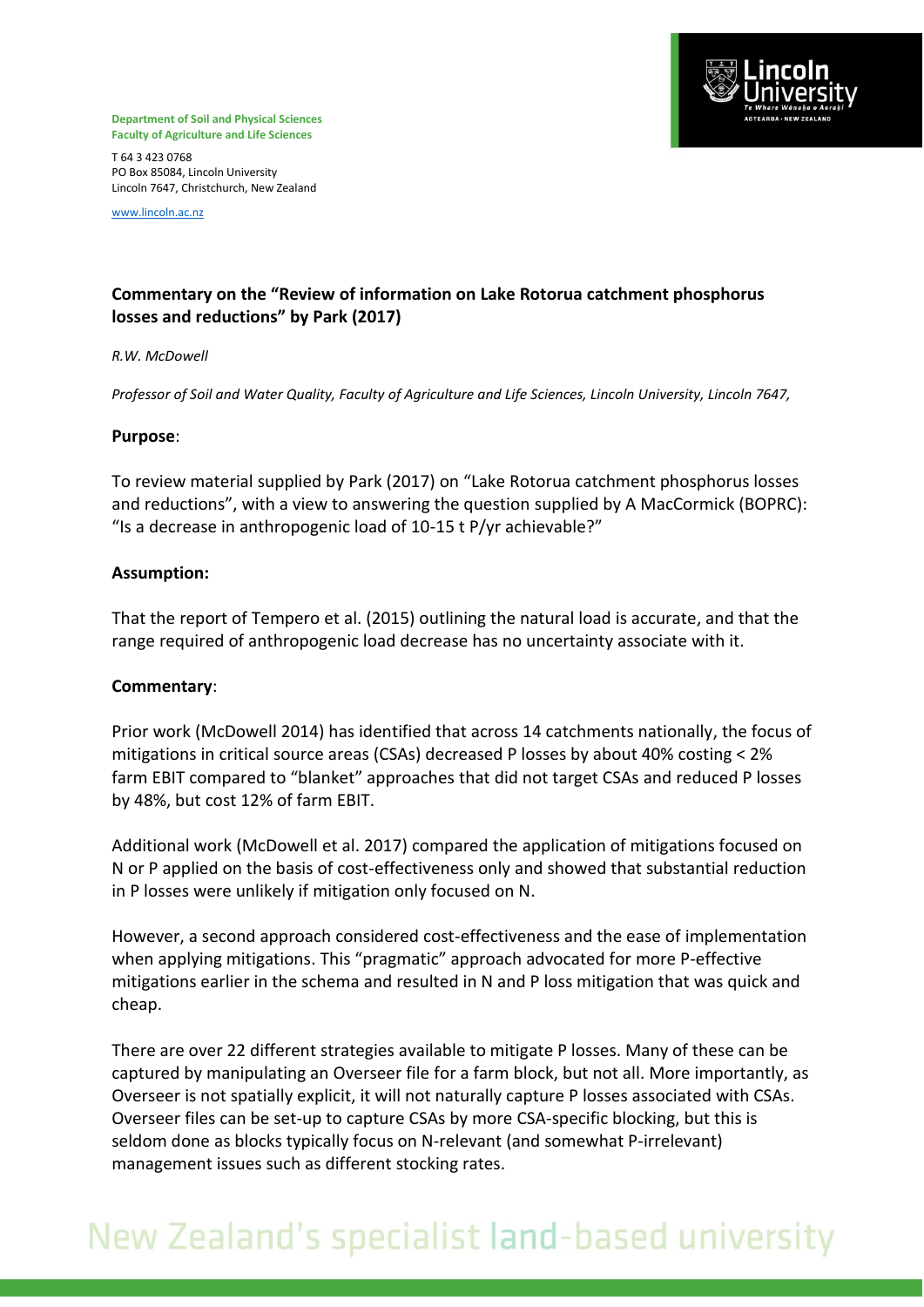

A list of P mitigation strategies was supplied in 2010 and has been updated in various publications; e.g. as published on the Ministry for the Environment's website [\(McDowell et](#page-2-1)  [al. 2013\)](#page-2-1). These mitigations have been applied in numerous publications, nationally and on a regional basis. Using recently developed spatially-explicit software that uses management data from Overseer, [\(McDowell et al. 2015\)](#page-2-2) showed 20-80% of the anthropogenic load was mitigated; one of the modelled farms was in the Rotorua area. This concurs with the mitigation potential estimated by Park (2017).

However, it should be noted that catchment-wide this will only be achieved with competent and full implementation of the mitigations (viz. good management plans) listed. I note that this requires an assessment of CSAs of a farm, the selection of mitigations suitable for those CSAs and follow-up to ensure that the mitigations have been put in place. This falls within the proposed PC10 provisions for a Nutrient Management Plan and not a Nitrogen Management Plan.

#### **Recommendations**:

I recommend the council:

- Develop a set of standards for an acceptable NMP that contains a spatially-explicit farm map, and plan that identifies and deals with CSAs, and that the mitigations are logged, checked and revised on a 5-yearly basis.
- Do not use the mitigations listed by Beef and Lamb NZ (B&LNZ) without in-depth review. Many of the B&LNZ practices listed in Appendix II of Park (2017) of "high water quality benefit" for P may not be so. The data appears to be qualitative and not quantitative. I dispute the categorical effectiveness for P mitigation listed. They are intended to be "rules of thumb". Such an emphasis on anecdotal evidence could result in ineffective strategies being promoted over those that are more suited for a farm. For example, if a drystock enterprise had soils only slightly above the agronomic optimum, they would be credited with > 50% P mitigation, whereas only a few percentage decreases would likely be achieved.
- Examine the catchment yield of P from production forestry. Note that I can send the Council calculated loads for all water quality sites currently measured by Regional Authorities and NIWA. If the 95% confidence interval of P losses for the central North Island under forestry fits within the 0.12 kg P/ha.yr listed by Park (2017) I would trust the assumption that the estimated decrease in P losses associated with a landuse change from pasture to forestry would result in the P decrease estimated (in the long-term).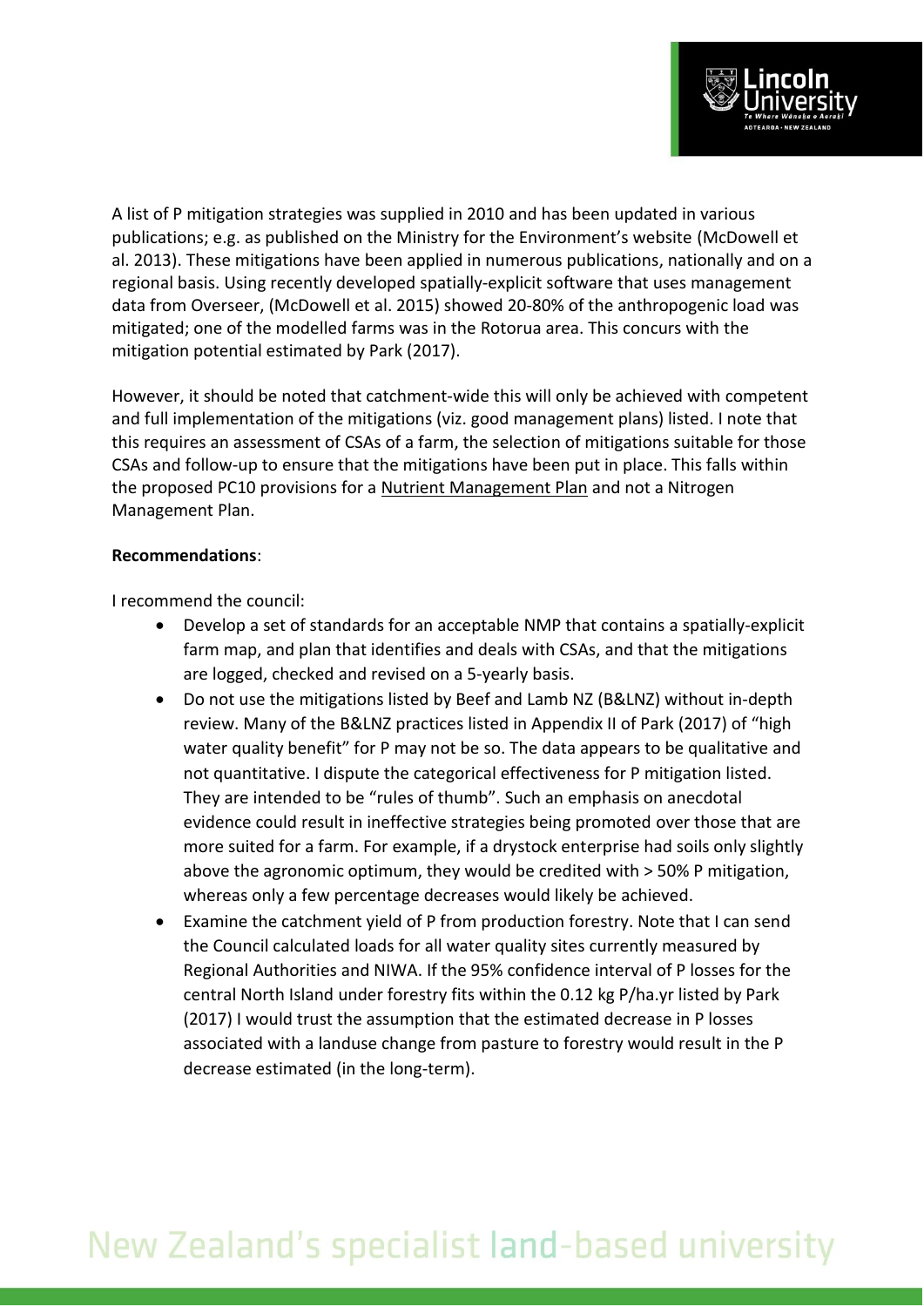#### <span id="page-2-0"></span>**References**:

- McDowell, R.W. (2014) Estimating the mitigation of anthropogenic loss of phosphorus in New Zealand grassland catchments. Science of the Total Environment 468-469, 1178- 1186.
- <span id="page-2-2"></span>McDowell, R.W., Monaghan, R.M., Gougherty, W., Gourley, C.J.P., Vibart, R., Shepherd, M. (2017) Balancing water quality threats from nutrients and production in Australian and New Zealand dairy farms under low profit margins. Animal Production Science 57: In press.
- McDowell, R.W., Peyroux, G., Yoswara, H., Brown, M.A., Cox, N., Smale, P., Wheeler, D., Watkins, N., Smith, C., Monaghan, R., Muirhead, R., Catto, W. and Risk, J. (2015) MitAgatorTM: a tool to estimate and mitigate the loss of contaminants from land to water. Transactions of the ASABE 59(2), 537-543.
- <span id="page-2-1"></span>McDowell, R.W., Wilcock, R.J. and Hamilton, D. (2013) Assessment of Strategies to Mitigate the Impact or Loss of Contaminants from Agricultural Land to Fresh Waters, Ministry for the Environment, Wellington, New Zealand.
- Park, S. (2017) Review of information on Lake Rotorus catchment phosphorus losses and reductions. 24 February, 2017, Landconnect Ltd.
- Tempero, G., McBride, C., Abell, J., Hamilton, D. (2015) Anthropogenic phosphorus loads to Lake Rotorua. Available at: [http://www.rotorualakes.co.nz/vdb/document/1409.](http://www.rotorualakes.co.nz/vdb/document/1409)